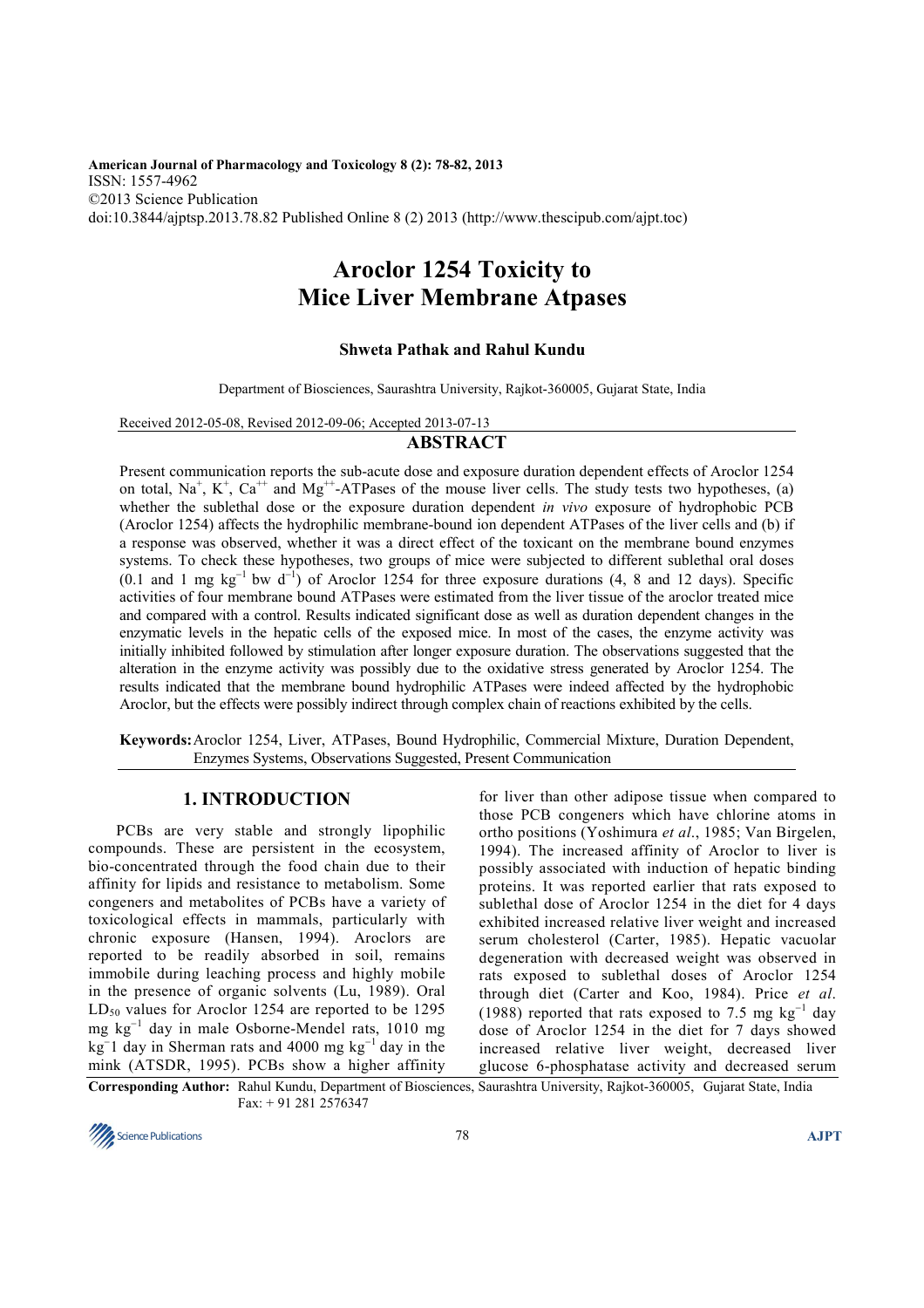$T_4$  hormone levels. The activity of Na<sup>+</sup>, K<sup>+</sup>-ATPase and  $Mg^{++}$  ATPase from several fish tissues were reported to be inhibited by PCBs (Koch, 1972). It was also reported that the administration of commercial PCBs, as well as purified isomers to rats inhibited the total ATPase activity in the liver, kidney and brain tissues (Hale *et al*., 2003). LaRocca and Carlson (1979) reported a strong negative correlation between PCB-induced inhibition of ATPases and solubility of the PCBs. Enormous organismic as well as tissue differences in susceptibility to the individual Aroclor compound were reported in the literature which leads to the selection of wide dose and exposure duration ranges in the contemporary studies using different animal models (ATSDR, 1995). Mode of administration and exposure durations also reported to be responsible for interspecific differences in the absorption, metabolism and toxicity of individual Aroclor compound (ATSDR, 1995). The present communication tests two hypotheses that (a) whether the sublethal dose or the exposure duration dependent *in vivo* exposure of hydrophobic PCB (Aroclor 1254) affects the hydrophilic membrane-bound ion dependent ATPases of the liver cells and (b) if a response was observed, whether it was a direct effect of the toxicant on the membrane bound enzymes systems.

#### **2. MATERIALS AND METHODS**

 Adult male Swiss albino mice, around 2 months of age and weighing 30-40g, were used for the study. Three groups of animals were provided with rodent diet and water ad libitum, kept under standard conditions and experiments were conducted according to the ethical norms of CPCSEA, India (CPCSEA/CH/RF/ACK-2003). Adult male Swiss albino mice were intoxicated with an oral administration of Aroclor 1254 (Sigma) in 0.1 and 1mg kg<sup>−</sup><sup>1</sup> body weight/day doses, dissolved in corn oil (Sigma) for three different exposure durations (4, 8 and 12 days). The selection of the doses were based on the available reports of non-carcinogenic effects in the liver tissue of mice, especially on the enzymes (acute to sub-acute exposure) and evaluation of toxicity studies and application of factors (LOAEL) for extrapolating from animal model to human for Aroclor 1254 administered through oral route (ATSDR, 1995). A separate control group was also maintained with daily dose of vehicle only. After toxic exposure, the liver was quickly harvested and washed in ice cold distilled water and homogenized in a Potter-Elvehjem

glass homogenizer at 0-4°C in Sucrose-EDTA-Imidazole buffer to make a 10% (w/v) tissue concentration. Extraction and assay of total,  $Na^+ - K^+$ ,  $Ca^{++}$  and  $Mg^{++}ATPases$  were done as per the method of Zaugg (1982) with appropriate modifications (Lakshmi *et al*., 1991). Resulting inorganic phosphate was measured by the method of Fiske and Subbarow (1952). Protein content in the tissue extract was estimated by the method of Lowry *et al*. (1951). The obtained data were subjected to various statistical analyses like ANOVA and Student's t-test, wherever necessary, for their cumulative acceptability. All statistical procedures were computed as per Sokal and Rohlf (1969).

#### **3. RESULTS**

 Liver damage is one of the clear signs of PCB poisoning in humans. In the present study, *in vivo* dose and duration dependent Aroclor 1254 toxicity to membrane bound ion dependent ATPases was estimated from the hepatic cells of adult male Swiss albino mice. The results of total ATPase activity showed the inhibition in both the doses (0.1 and 1 mg  $kg^{-1}$  d) after 4 and 12 days exposure durations. The highest inhibition was observed in 0.1 mg kg<sup>−</sup><sup>1</sup> d dose. However, after 8 days of exposure, stimulation in the enzyme activity was observed in both the toxicated groups (**Fig. 1a**). Similar trend was observed in  $Na^+ - K^+$  and  $Ca^{++}$  ATPases also (**Fig. 1b-1c**). The effect of Aroclor 1254 does not seem to be dose dependent, so these results suggesting the time dependent affects on some membrane bound ion dependent ATPases.

The activity of  $Mg^{++}$  ATPase was inhibited in 0.1 mg kg<sup>−</sup><sup>1</sup> d dose after 4 and 12 days exposure durations, stimulated in 1 mg kg<sup>−</sup><sup>1</sup> d dose group after 4 days of exposure duration and inhibited after 12 days of exposure in Aroclor. However, after 8 days of exposure, stimulation was observed in 0.1 mg  $kg^{-1}$ day dose group followed by inhibition in 1 mg kg<sup>-1</sup> d toxicated group (**Fig. 1d**). These alterations were may be due to that exposure of Aroclor 1254 which causes more damage to the permeability and general metabolic activity of the hepatic cell. It is also possible that the imposed stress by the PCB was affecting the cellular transmembrane movement and cell tried to stabilize it by enhancing or inhibiting the ion channels.

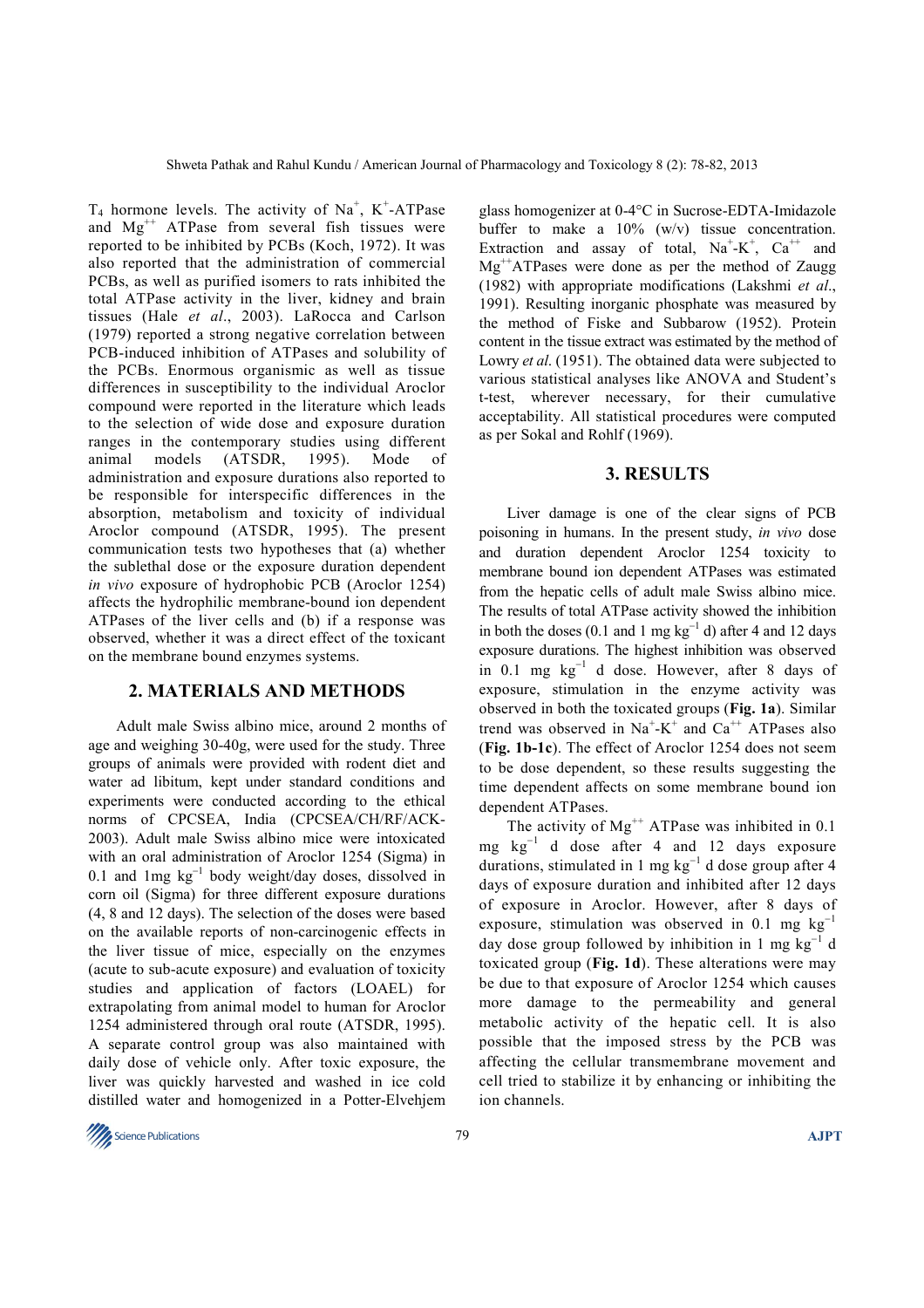

**Fig. 1.** Dose and duration dependent changes in the specific activities of different ATPases after Aroclor 1254 intoxication

### **4. DISCUSSION**

 Liver, being the largest gland and main detoxifying organ of the body is a principal location for various metabolic processes.

 Since the ATPases are responsible for trans-membrane movements of ions, it is possible that the Aroclor affected the transport channels of the liver cells by altering the enzyme activity (Yoshimura *et al*., 1985). The results of two-factor ANOVA showed a predominantly exposure duration dependent effects of Aroclor (**Table 1**). However, the Student's t-test performed between the control and toxicated groups showed variations in different enzymes studied in liver tissue. In case of total ATPase, significant variations were observed in 4 and 8 days of exposure durations between control and lowest dose but no significance was observed in higher dose in most of the enzymes studied (**Table 2**).

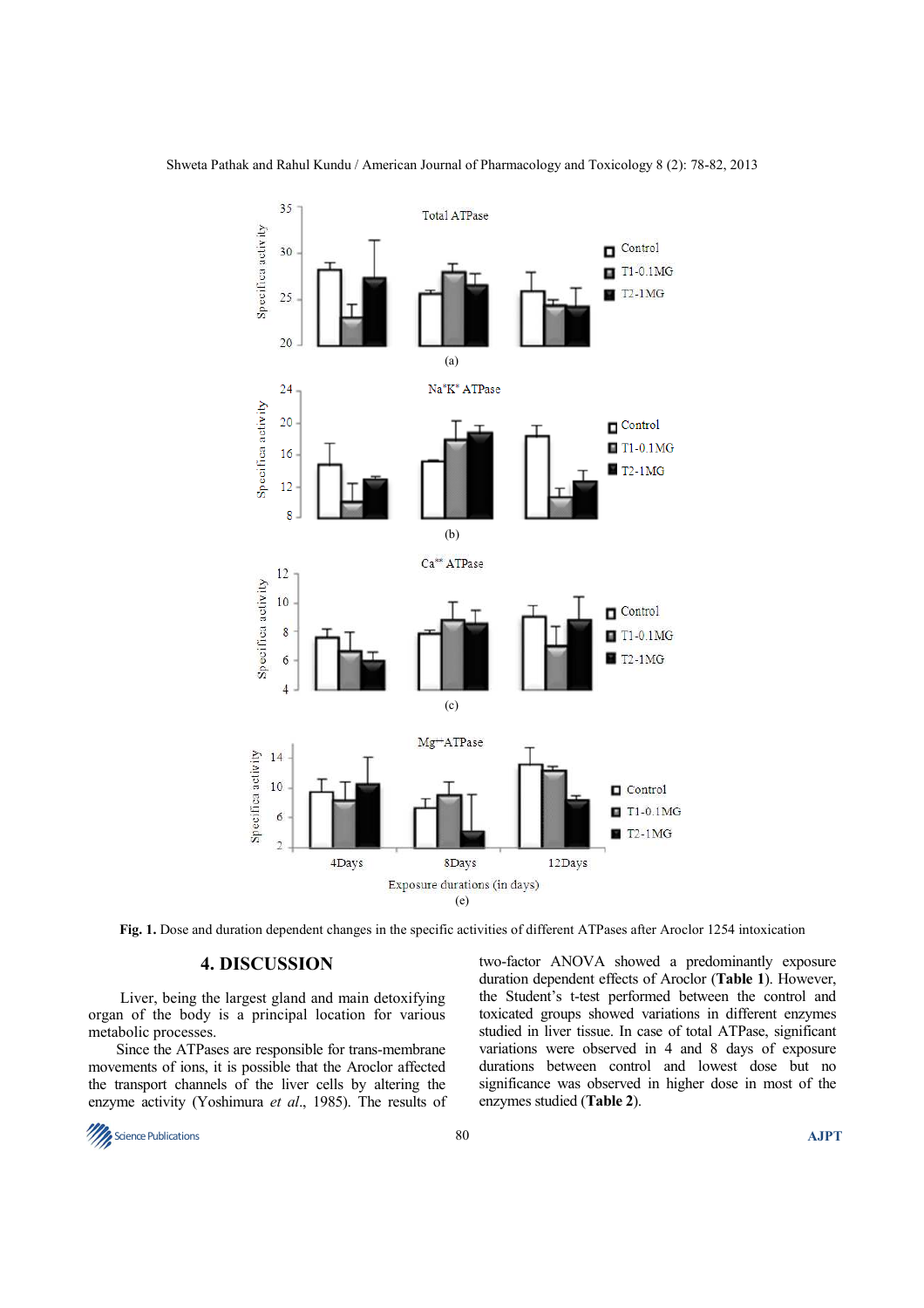|  |  |  |  |  | Table 1. Result of Two-factor ANOVA between control and toxicated groups |  |  |  |  |
|--|--|--|--|--|--------------------------------------------------------------------------|--|--|--|--|
|--|--|--|--|--|--------------------------------------------------------------------------|--|--|--|--|

| Sources of variation                                  | Total   | $L^+$<br>Na \<br>-17 | Cа      | $Mg^{\ddag}$ |
|-------------------------------------------------------|---------|----------------------|---------|--------------|
| Amongst doses                                         | ).91    | 5.85*                | $5.71*$ | $13.62*$     |
| Within durations                                      | $3.75*$ | 22.61*               | $6.44*$ | 10.82*       |
| * Significant at P = 0.05 (F crit (df = 3, 8) = 3.01) |         |                      |         |              |

\*\* Significant at P =  $0.05$  (F crit (df = 8, 35) = 2.36)

**Table 2.** Result of t-test between control and individual exposure duration within each dose

| <b>Table 2.</b> Result of Clear between control and marviagal exposure adjactor within each dose |                                                                                                                                                                                                                                                                                                                               |      |          |                   |                  |      |                  |                |
|--------------------------------------------------------------------------------------------------|-------------------------------------------------------------------------------------------------------------------------------------------------------------------------------------------------------------------------------------------------------------------------------------------------------------------------------|------|----------|-------------------|------------------|------|------------------|----------------|
|                                                                                                  | Total                                                                                                                                                                                                                                                                                                                         |      | $Na+-K+$ |                   |                  |      | Mg               |                |
|                                                                                                  |                                                                                                                                                                                                                                                                                                                               |      |          |                   |                  |      |                  |                |
|                                                                                                  | $0.1 \text{ mg}$                                                                                                                                                                                                                                                                                                              | mg   | mg       | mg                | $0.1 \text{ mg}$ | mg   | $0.1 \text{ mg}$ | 1 mg           |
| 4 days                                                                                           |                                                                                                                                                                                                                                                                                                                               | 0.86 | ຳ        |                   | 2.83             | 3.44 | 0.03             | 0.70           |
| 8 days                                                                                           | $2.74^{\degree}$                                                                                                                                                                                                                                                                                                              | .10  | .52      | 2 77              | .09              |      | . 09             | $2.52^*$       |
| 12 days                                                                                          | 0.77                                                                                                                                                                                                                                                                                                                          | 0.73 | 14.74    | $8.07^{^{\circ}}$ | 3.69             | 0.34 | 0.24             | $2.60^{\circ}$ |
|                                                                                                  | $*$ C $\mathbb{C}$ $\mathbb{C}$ $\mathbb{C}$ $\mathbb{C}$ $\mathbb{D}$ $\mathbb{C}$ $\mathbb{C}$ $\mathbb{C}$ $\mathbb{C}$ $\mathbb{C}$ $\mathbb{C}$ $\mathbb{C}$ $\mathbb{C}$ $\mathbb{C}$ $\mathbb{C}$ $\mathbb{C}$ $\mathbb{C}$ $\mathbb{C}$ $\mathbb{C}$ $\mathbb{C}$ $\mathbb{C}$ $\mathbb{C}$ $\mathbb{C}$ $\mathbb{C}$ |      |          |                   |                  |      |                  |                |

\*Significant at  $P = 0.05$  (T crit. = 2.447)

**Table 3.** Result of Single factor ANOVA between individual exposure durations within each group

|                | Total  | $Na^+$ - $K^+$ | $Ca++$  | $Mg^+$ |
|----------------|--------|----------------|---------|--------|
| Control        | 1.31   | 3.53           | 3.24    |        |
| $0.1$ mg       | 28.47* | $29.00*$       | $6.60*$ | 1.98   |
| $1 \text{ mg}$ | 3.61   | 2796           | 5.86    | 19.38  |
|                |        |                |         |        |

\*Significant at  $p = 0.05$  (F crit. = 4.26)

The results of the single-factor ANOVA showed high significant variations between the exposure durations in most of the enzymes studied (**Table 3**), possibly governed by a predominantly exposure duration dependent effects (Lakshmi *et al*., 1991). This may also be due to the fact that the Aroclor, being a lipid soluble compound, took different routes to produce the toxicity in the membrane bound water soluble enzyme systems (Pathak and Kundu, 2011). Few earlier studies on the susceptibility of different ATPases to organochlorine pesticides have also been expressed similar possibilities (Cutkomp *et al*., 1982). These studies indicated that the degree of enzyme inhibition or stimulation dependent upon the type of ATPase, tissue, animal species and compounds used (Doherty, 1984). The results of the present study obviously answer the first hypotheses as predominantly exposure duration dependent effects. The use of an unpurified enzyme preparation prohibits the unequivocal determination of the mechanism involved in activity, these compounds are not specific effects for one type of ATPase suggested the possibility that more than one factor might have been involved (Pathak and Kundu, 2011) answering the second hypothesis. Similarly, the degree of lipophilicity of these compounds alone cannot explain the observed inhibition, due to the reported insensitivity of rat liver mitochondrial  $Mg^{++}$ -ATPase to the highly lipophilic compound mirex (Desaiah *et al*.,



1977), but suggestive of a more complex indirect chain of events therein (Pathak and Kundu, 2011).

## **5. CONCLUSION**

 The observations suggested that the alteration in the enzyme activity was possibly due to the oxidative stress generated by Aroclor 1254. The results indicated that the membrane bound hydrophilic ATPases were indeed affected by the hydrophobic Aroclor, but the effects were possibly indirect through complex chain of reactions exhibited by the cells. These alterations were may be due to that exposure of Aroclor 1254 which causes more damage to the permeability and general metabolic activity of the hepatic cell. It is also possible that the imposed stress by the PCB was affecting the cellular transmembrane movement and cell tried to stabilize it by enhancing or inhibiting the ion channels.

#### **6. ACKNOWLEDGMENT**

 Reachers are thankful to UGC, Govt. of India, New Delhi for supporting this study through its CAS Programme. UGC is also thankfully acknowledged for a Meritorious Research Fellowship awarded to the senior author.

#### **7. REFERENCES**

ATSDR, 1995. Toxicological Profile for Polychlorinated Biphenyls. Prepared by Research Triangle Institute, under Contract No. 205-93-0606 for ATSDR, Public Health Service, U.S. Department of Health and Human Services.